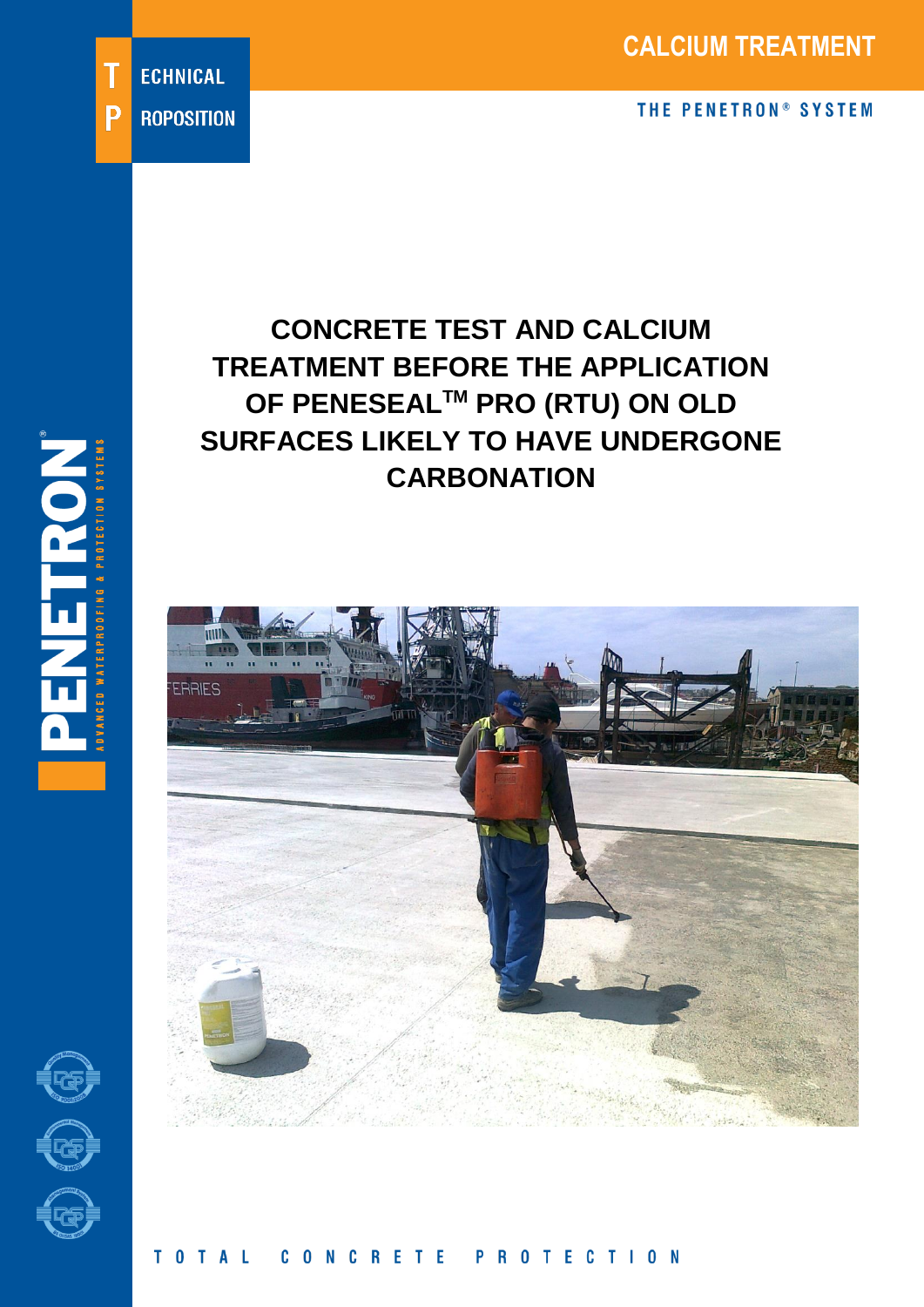# **1. CONCRETE**

Concrete is basically made up of sand, cement, aggregate and water. Water, which begins the products reaction, is added separately and the concrete slowly gains strength, as it transforms from its plastic state, to its solid state and beyond.

During this reaction and hydration of Portland cement, calcium hydroxide (Ca(OH)2) is precipitated from the cement paste. This calcium hydroxide, also commonly referred to as "free lime" or "free calcium" is highly alkaline. This alkalinity provides a protective environment for the steel reinforcement against corrosion.

The calcium hydroxide is soluble in water, but remains locked in the concrete matrix. If and when cracks occur in the concrete, calcium hydroxide is leached from the matrix of the concrete by passing water. When inspecting the surface of leaking concrete, efflorescence (white staining) can be often seen in the form of a stalactites.

It is this calcium hydroxide  $(Ca(OH)_2)$ , as referred to as "free calcium", which PENESEAL<sup>™</sup> PRO relies upon in its reaction in the concrete, to produce a waterproof result. There are a number of factors that will influence the availability of this "free calcium". These will be discussed below.



# **2. THE PENESEALTM PRO REACTION WITH CALCIUM**

PENESEAL™ PRO absorbs into concrete, reacting with "free calcium" to form a gel in the matrix and cracks. The product continues to remain active, when in contact with water and in the presence of "free calcium".

If it is suspected that there is a low "free calcium" content, the concrete may need to pre/post-treated with a calcium solution to activate the product. Outlined below are some situations that may influence the amount of "free calcium".

# **3. LOW FREE CALCIUM CONTENT**

#### Carbonated Concrete

Concrete is generally gas permeable. It allows the ingress of gasses, such as carbon dioxide (CO2). As carbon dioxide permeates the concrete, it reacts with the calcium hydroxide, to form calcium carbonate (CaCO<sub>3</sub>) with a byproduct of carbonic acid (Calcium Formate – CaCOOH). In doing so, the amount of "free calcium" is reduced and the carbonic acid reduces the alkalinity of the concrete. Note this calcium carbonate is insoluble and therefore not free to react with PENESEAL™ PRO.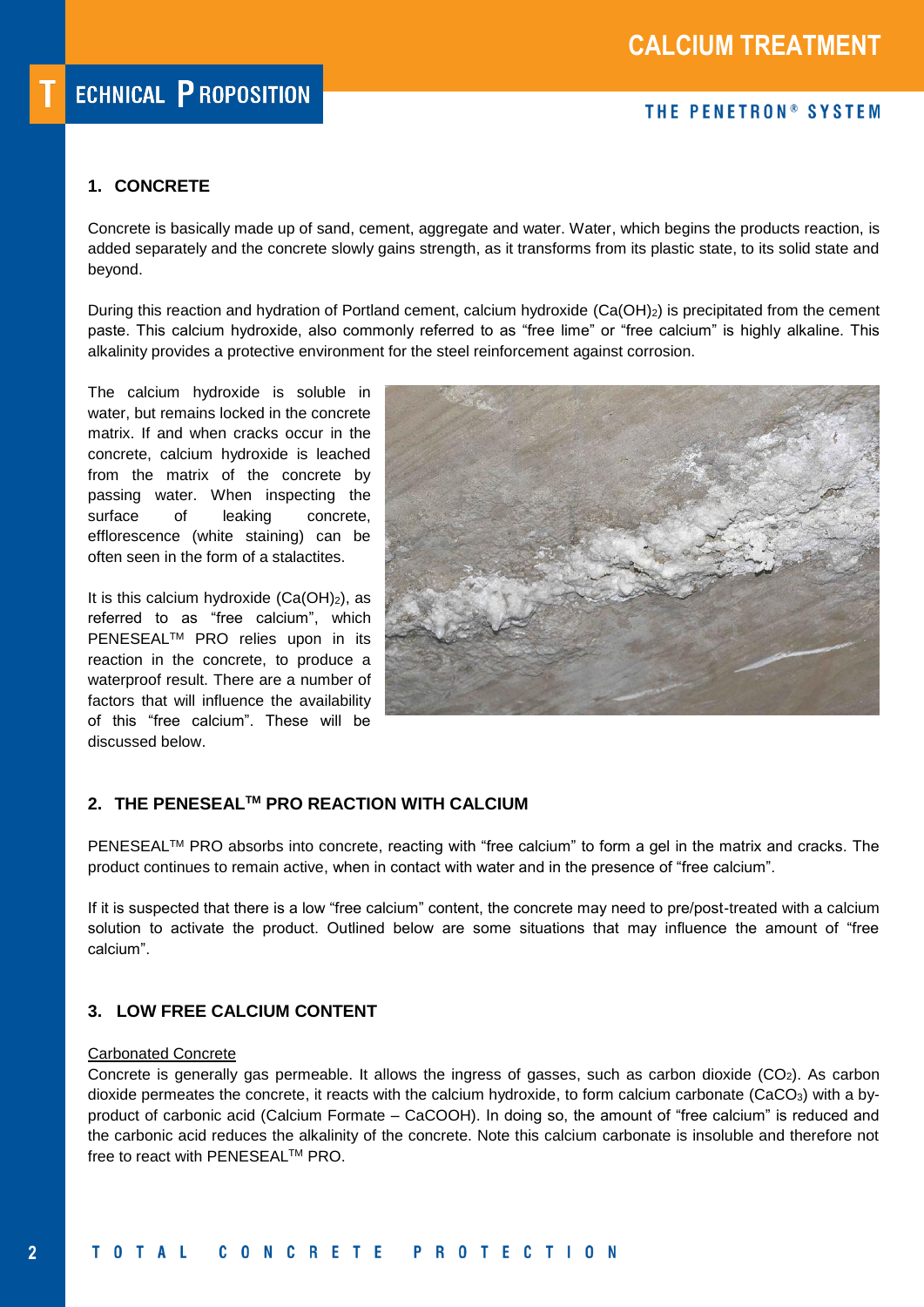#### Cement Replacement Materials

Industrial by-products, such as fly ash, slag and silica fume, can be used to replace a certain percentage of cement in concrete. These materials also react with calcium hydroxide to create additional cementitious compounds. This secondary reaction in the concrete reduces the amount of "free calcium" available.

#### Leaking Cracks in Concrete

As concrete cracks and leaks, "free calcium" is leached from the matrix of the concrete and forms efflorescence (calcium carbonate) on the surface of the concrete. If the leak is not repaired, a significant proportion of the "free calcium" will be leached from the concrete in that areas.



### **4. SOURCES OF CALCIUM**

There are three main forms of calcium in powder form, which we recommend as a supplement for concrete, when using PENESEALTM PRO. These are:

#### Calcium Acetate

Calcium Acetate is utilized for the majority of applications with PENESEALTM PRO. Note that it should be of specific quality. Food Quality [Formula Ca(CH<sub>3</sub>COO)<sub>2</sub>·2H<sub>2</sub>O]. This material is sometimes difficult to locate and can be obtained from PENETRON INTERNATIONAL LTD.

#### Calcium Oxide – also called "Quick Lime"

Calcium Oxide (CaO) is another source of calcium, but only used in special circumstances. Precautions should be taken, when handling this product, as it is very reactive with water and is exothermic (generates heat). Calcium oxide powder should always be added TO water in a slow and controlled manner. You should never add water directly to the calcium oxide powder itself. This material is available from cement manufacturers.

#### Ordinary Portland Cement

Ordinary Portland Cement may also be utilized, as it has a high calcium content. The cement is simply mixed with water at a very high/cement ratio, so that a slurry-like consistency is achieved.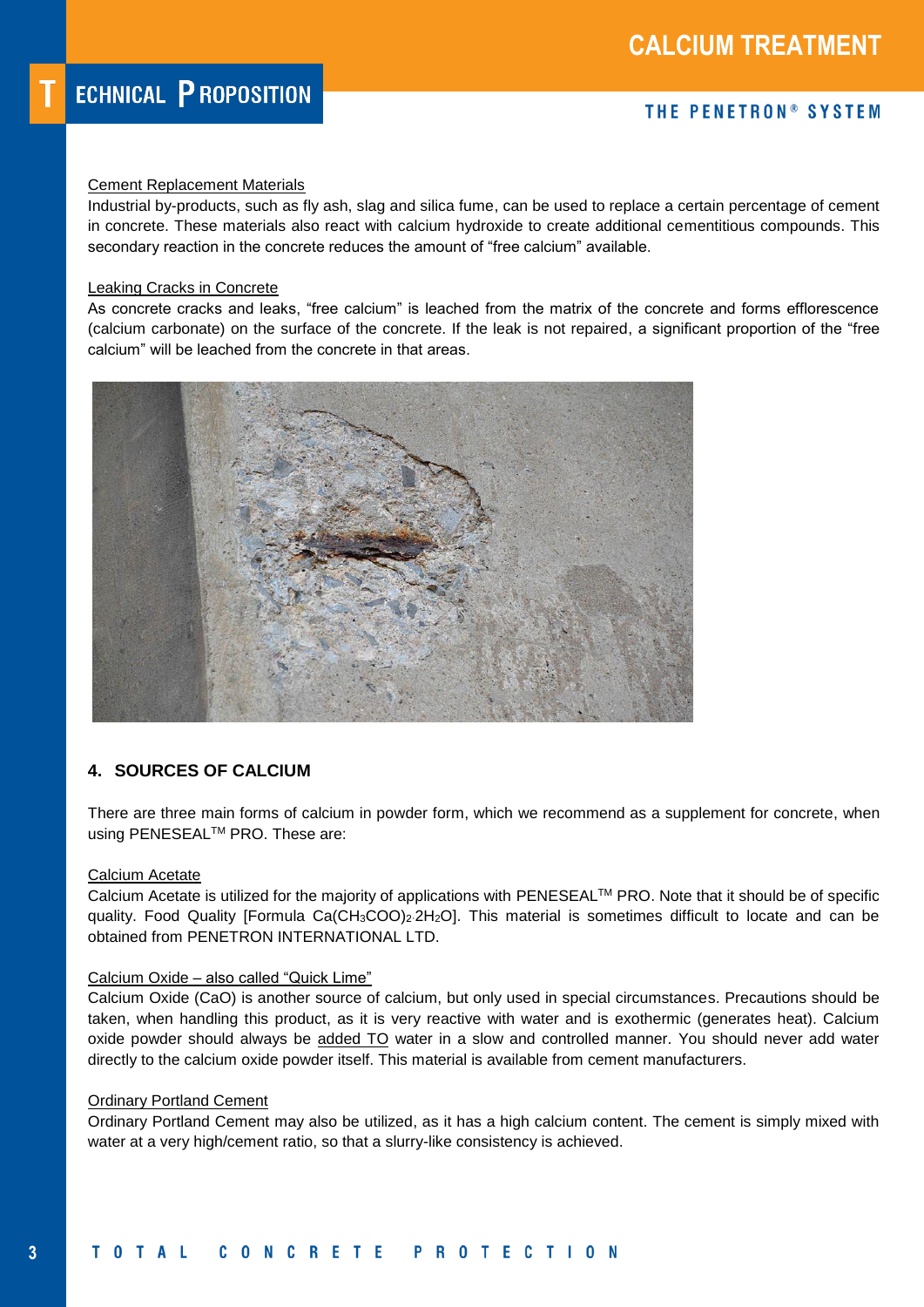### **NOTE:**

- 1. We recommend using distilled water, when mixing calcium solutions. This will prevent bacterial growth in the solution, prolonging the storage life of the mixed material. Drinking water can also be used, but will reduce life to 1 week in a sealed container.
- 2. Do not use hydrated lime as a calcium source. This material is commonly available in hardware stores and is not soluble or reactive enough.

## **5. CARBONATION TEST**

Carbonation test is held with a solution phenolphthalein  $(C_{20}H_{14}O_4)$ , 1% strength, in isopropyl alcohol. Phenolphthalein is an indicator that changes its colour at pH 8,6. Its colour is clean at pH less than 8.6, while its colour is purple at pH above 8.6. The typical pH of sound, non-carbonated concrete is above 10, while fullycarbonated concrete has a pH of about 8.4. The higher the pH of the concrete matrix, the brighter the purple colour of the indicator.

Surface must be clean, without any laitance or other coatings and must be grinded up to sound concrete surface. A few drops of the phenolphthalein 1% solution is poured on the surface of the concrete, by dropper, and wait 1-2 minutes, until the change of its colour. It is highly recommended to repeat the test on several spots on the surface for more reliable results.

Alternatively, you may take a core sample and pour a few drops of the phenolphthalein 1% solution on it, by dropper, and wait 1-2 minutes, until the change of its colour (purple-clear), regarding to carbonation levels.

**NOTE:** The colour change will be apparent, where the solution has been poured. It is expected that there will be carbonated layers on the surface of the core (clear colour) and noncarbonated concrete layers in the middle (purple colour), as it is depicted below:



### **6. MIXING INSTRUCTIONS**

#### Calcium Acetate

- 1. Take 5.5 lb (2.5 kg) of calcium acetate and place in a clean plastic 5.3 gal (20 Lt) drum.
- 2. Fill drum with water.
- 3. Shake the contents until all the powder dissolves.

The result will be 5.3 gal (20 Lt) of calcium acetate solution at approximately 12.5% strength. Add 4 parts of water to create 2.5% solution when required.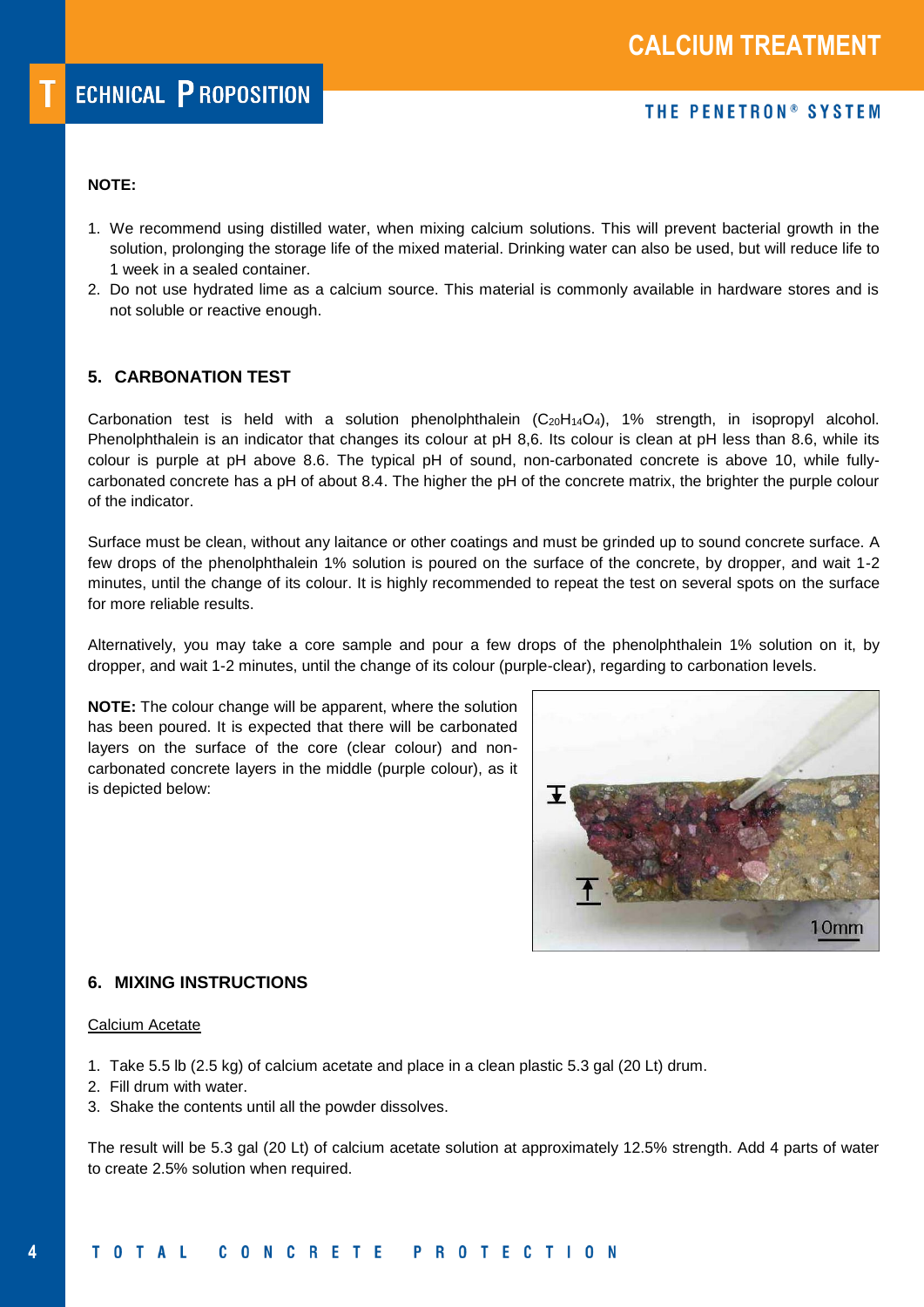# **7. FOR CARBONATED/OLD CONCRETE**

- 1. Firstly treat the concrete area with PENESEAL™ PRO, as per application specification. Proceed with the first watering at 2 – 6 hours only.
- 2. For the second watering use a 2.5% solution of calcium acetate to be sprayed liberally on the surface.
- 3. Use normal water on Day 3 for the third watering.

# **8. FOR A CRACK REPAIR**

This methodology can be followed when a crack is difficult to seal, or has been leached of calcium over time.

- 1. Ensure crack is free of surface laitance. Water blasting may be required. Allow concrete to dry.
- 2. Flood crack and surrounding surface with PENESEAL™ PRO. Ensure material is penetrating the crack. A squeegee may be required to keep moving the PENESEAL™ PRO over the crack. If PENESEAL™ PRO is passing through the concrete, tape the underside to allow it to pond in the crack. Alternatively cement powder can be wiped onto the surface, which will flash-set on contact with PENESEALTM PRO.
- 3. Allow PENESEAL<sup>TM</sup> PRO to become touch dry  $(2 6$  hours), then apply 15% calcium acetate solution to crack.
- 4. On Day 2, treat with PENESEAL™ PRO again. When dry spray with water.
- 5. On Day 3 undertake final watering.
- 6. Remove tape after 7 days.
- 7. Alternatively, post to crack grinding, damp the surface with water and then apply PENETRON®, by brush. After approximately half an hour and before PENETRON® gets dry, apply PENECRETE MORTAR™, by pressuring the material well into the crack.

If crack still leaks, repeat steps 1 to 3. Small voids may be present in the crack.

**NOTE:** If this does not work, then it is safe to assume a void exists in the crack beyond the product ability to work. (Refer to *Severe Crack Repair*).

# **9. SEVERE CRACK REPAIR**

Contact PENETRON HELLAS at this stage for technical advice. Use this treatment, only if previous crack repair with calcium solution is not successful.

- 1. Using an angle grinder, cut a 5-10 mm groove into the slab at 90 $^{\circ}$ . Then make two additional cuts at 45 $^{\circ}$ . This result should be an arrowhead grind.
- 2. Spray PENESEAL™ PRO into the cavity. DO NOT WATER.
- 3. Mix up expandable, plasticized grout in a small container, until a putty like consistency is achieved.
- 4. Place the grout (indicatively PENETRON® GROUT) into the cavity, forcing the material deep inside the arrowhead grind.
- 5. Allow for some minimal expansion, when cured at the top of the cavity. The expanding material will rise slightly.

The expansion nature of the grout will lock the patch into the cavity. PENESEALTM PRO will grow in both directions, bonding the mortar into the patch to the substrate, and at the same time alleviating any shrinkage around the patch.